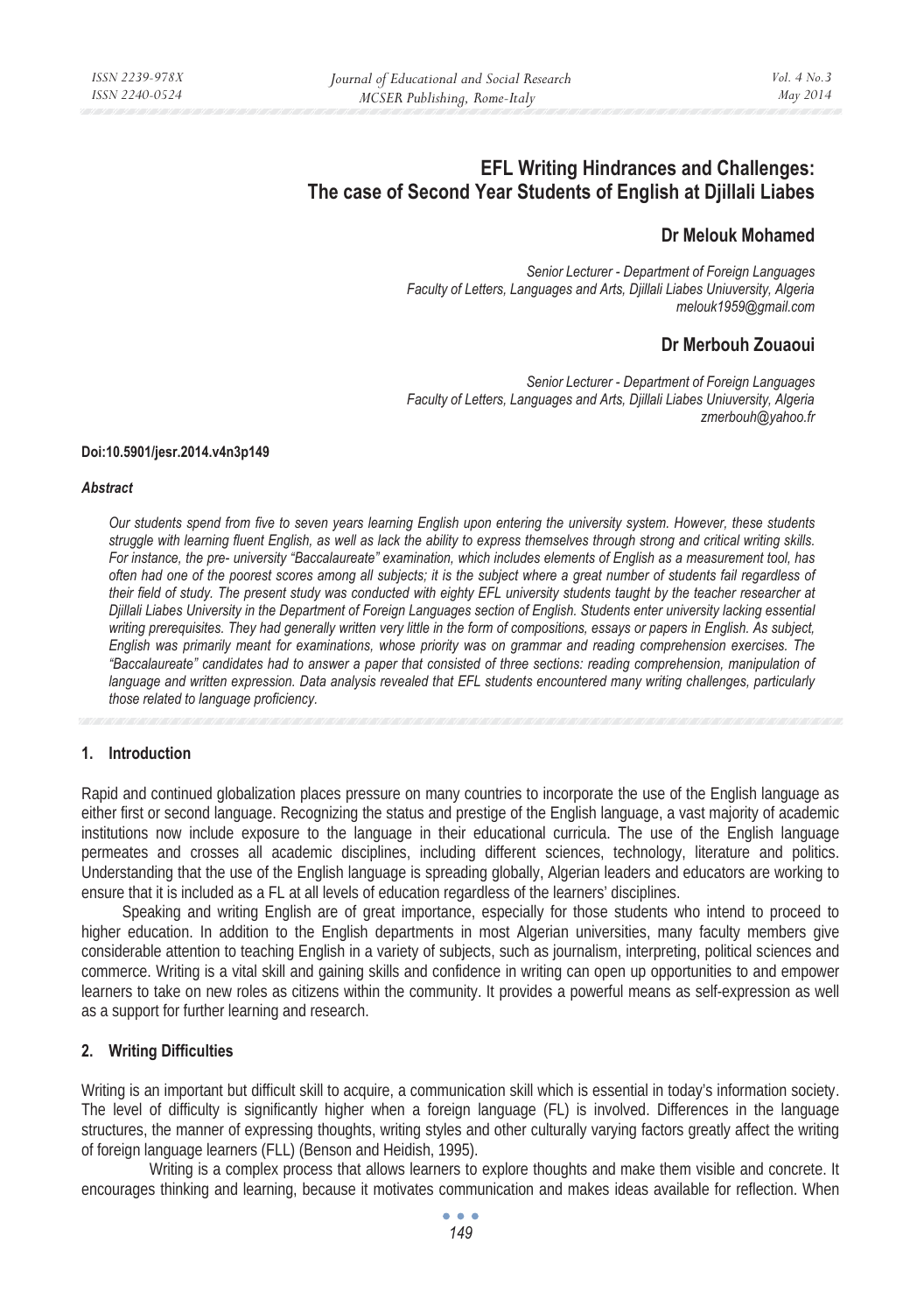| ISSN 2239-978X | Journal of Educational and Social Research | <i>Vol.</i> 4 $No.3$ |
|----------------|--------------------------------------------|----------------------|
| ISSN 2240-0524 | MCSER Publishing, Rome-Italy               | May 2014             |

ideas are written down, they can be examined, reconsidered, added, rearranged, omitted and/or changed. Novice learners, however, need to practise writing that involves reproducing learned material in order to learn writing conventions of spelling, punctuation, and grammatical agreements.

Hadifield (1992) note three areas of difficulty for the learner in relation to the productive skill of writing. First, the writer cannot consult the reader, for the audience is not immediately present as in the case with speaking. Second, learners suffer from linguistic difficulty in that language used in speech is not the same as writing. In some cases it is simpler-like a shopping list, in others it is more elaborate and formal like in an academic report. The difficulty is more evident for E.F.L learners who are unaware of the discourse patterns inherent in particular types of writing. The last difficulty is cognitive, this relates to the ability to organize ideas on the paper.

# **3. Thesis Statement**

When asked about the degree of difficulty in respect to the "Written Expression Module", students often respond saying that the module is extremely difficult. Additionally, students indicate their current level of writing expertise does not coincide with the sentence and grammatical level of the testing instrument. The current two-year programme is not beneficial in helping students with their current writing deficit, nor does it develop their ability to write research papers, and the requisite extended essay in their third year English Degree. The study addresses the following questions:

- 1. What academic writing skills do students possess upon entering higher education academic institutions?
- 2. What kind of writing failure do English as foreign language (EFL) university students encounter?
- To conduct this research two hypotheses were formulated:
- 1. Students enter university EFL courses with little academic writing experience in producing paragraphs and/or compositions.
- 2. The students' writing deficit may be of many types and can have a variety of causes.

It is no surprise that university-level educators are challenged to rethink and revise some of the approaches and goals in teaching writing in order to effectively prepare students to successfully accomplish the extended essay and other research papers. The study was designed as an action research descriptive case study. The researcher assumed his role of participant-observer due to the fact that he was teaching the students in addition to observing and collecting data. Assuming the role of participant-observer enabled him to examine the learners' writing hindrances and challenges.

#### **4. The Aims of the Study**

The study aims at finding out the students' linguistic and academic needs, their writing habits and learning strategies. It also aims at bridging the gap between the secondary school and the university and later to enable students to produce materials applicable to the design of writing courses in English language teaching (ELT) departments.

The study also focuses on the study and analysis of English university students' inability in comprehensive writing. In addition this study is rather to show and demonstrate the weak prerequisites in written expression the students of English have and to determine the students' needs in learning written expression as well as to investigate students' problems in writing compositions. The study's findings are also expected to provide insight into central issues to teaching/leaning written expression for LMD students of English.

# **5. Data Collection**

In order to test the above hypotheses and build validity and triangulation into qualitative study, the researcher has used a variety of data collection tools. In addition to the corpus from former "Baccalaureate" results of English exams papers, he has kept a journal of observation to study and analyze samples of second year English students' writing tests and assignments.

Observing the learners writing gave the teacher the opportunity to gather information from different perspectives, especially when engaged in writing activities and conversing in writing conferences. This observation involved the use of field notes that included different participants writing shortcomings and problems.

# **6. Participants**

The participants of this study were undergraduate students. They were selected from two different groups of second year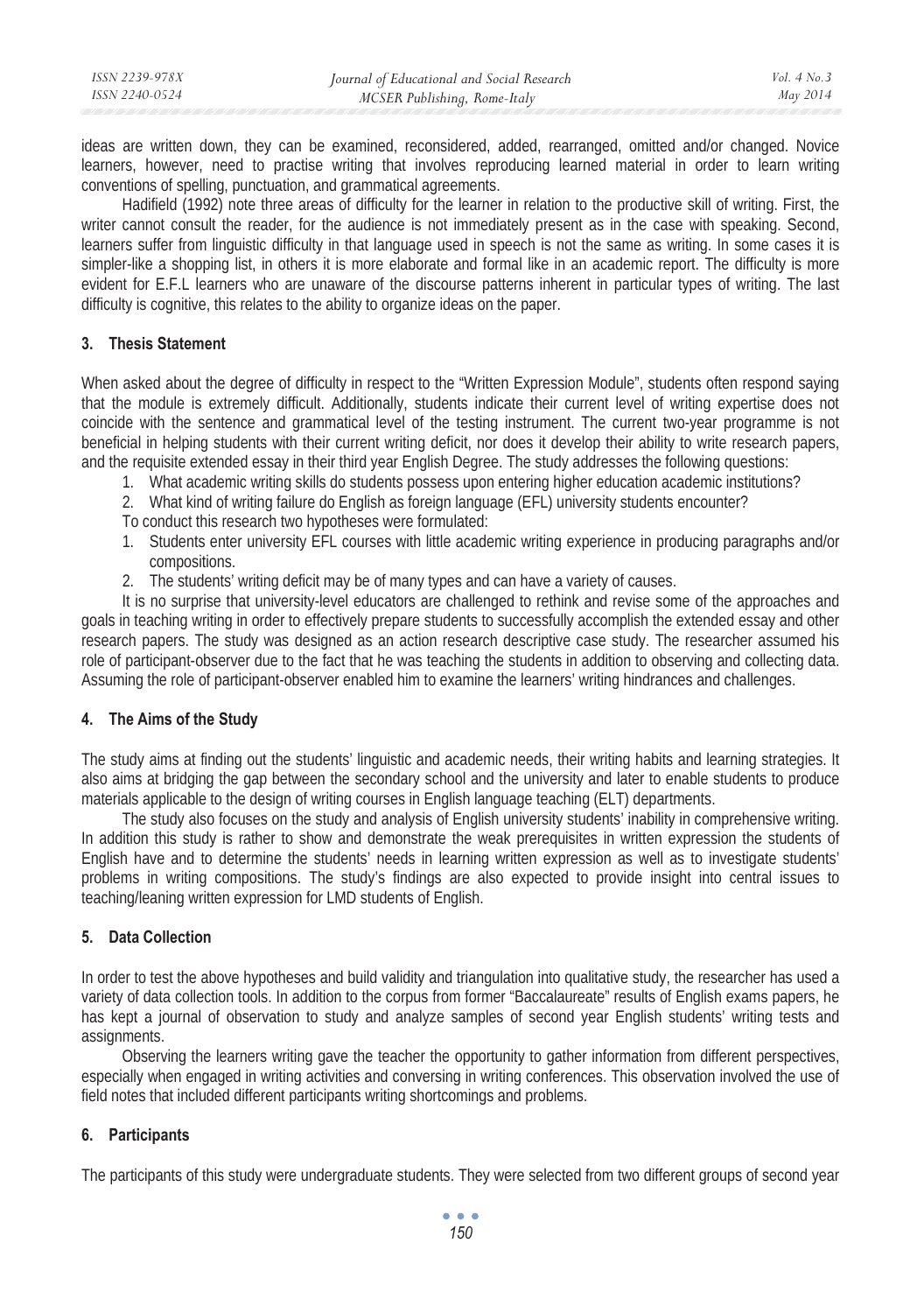| ISSN 2239-978X | Journal of Educational and Social Research | Vol. $4$ No. $3$ |
|----------------|--------------------------------------------|------------------|
| ISSN 2240-0524 | MCSER Publishing, Rome-Italy               | May 2014         |
|                |                                            |                  |

students from the English Department of Djillali Liabes University. These students were asked to write an expository composition. They were taking the intensive English courses in the English Department to get a degree in English attending three hours of writing instruction per week for their first two years. Most of them have studied English for seven years in secondary schools. However, as admission to the institution is based on the students' grades in a national examination, namely "Baccalaureate"; the examination consists of a number of subjects matters; they may have had a heterogeneous level of English proficiency at the time of admission. That is, students are not admitted on the basis of their proficiency in English *per se*, but because of their cumulative grades from the other subject matters.

The purpose of the intensive English course is to develop the students' command of English up to the intermediate level so that they are prepared to take other courses offered in English in the Department. In this intensive course, language skills (listening, speaking, reading and writing) and language elements (vocabulary, grammar and pronunciation) are taught in an integrated manner. Additionally, learning materials are graded and systematized so that the students move progressively into each learning experience. As a prime course, the course provides a basic foundation of English skills important for further courses. Writing exercises in this course are mostly given at the paragraph level. The purpose of writing at a discourse level is to provide an opportunity for them to do more writing. The writing course trains the students to write paragraphs based on model paragraphs of various genres and develop ideas in essays with an emphasis of the organization, coherence cohesion and transitions. The writing course also aims at providing opportunities to write more essays with various techniques of development such as cause and effect, comparison and contrast as well as the development of an argumentative type of writing.

# **7. Data Analysis**

Throughout the fieldwork the researcher observed learning in its natural setting. His field notes, therefore, served as one of the primary data sources and helped him identify the specific segments from the vast amount of data as well as the corpus that could illustrate the participants' response activities. Upon the review of the data, some issues arose that he had not anticipated and led to further investigation.

#### *7.1 Research Question one: Students Writing Prerequisites*

It is worth noting that the "Baccalaureate" examination is the only "visa", which allows students to study for higher education. As studied with the corpus figures taken from this formal examination, the pre-university students suffer from many writing hindrances, which are, most of the time, the main cause for their failure in English as a subject. Students enter university lacking essential writing prerequisites. Before coming to university they had generally written very little in the form of composition essay or papers in English. English as subject was primarily oriented to examinations, which emphasized questions on grammar and reading comprehension exercises as it is shown with this sample group of "Baccalaureate" candidates who had to answer a paper that consisted of three sections: reading comprehension, manipulation of language then written expression. The group consisted of 222 candidates anonymously corrected and randomly selected to point to their weakness areas in English.

Among 222 candidates 130 managed to answer section one: Reading comprehension that is (60.36 %), their marks varied between 03.50 and 07 points, 88 others (39.63%) however, got less than 03 points. It is worth reminding that this section was scored on 7 points, and no one failed in this section or left it blank.



**Figure 1.** Section one: Reading Comprehension

For section two, mastery of language, out of 222 pupils 195 got less than 04 points that is (87.83 %). As far as section three, written expression, is concerned, 134 pupils scored between zero to half a point most of them wrote nothing.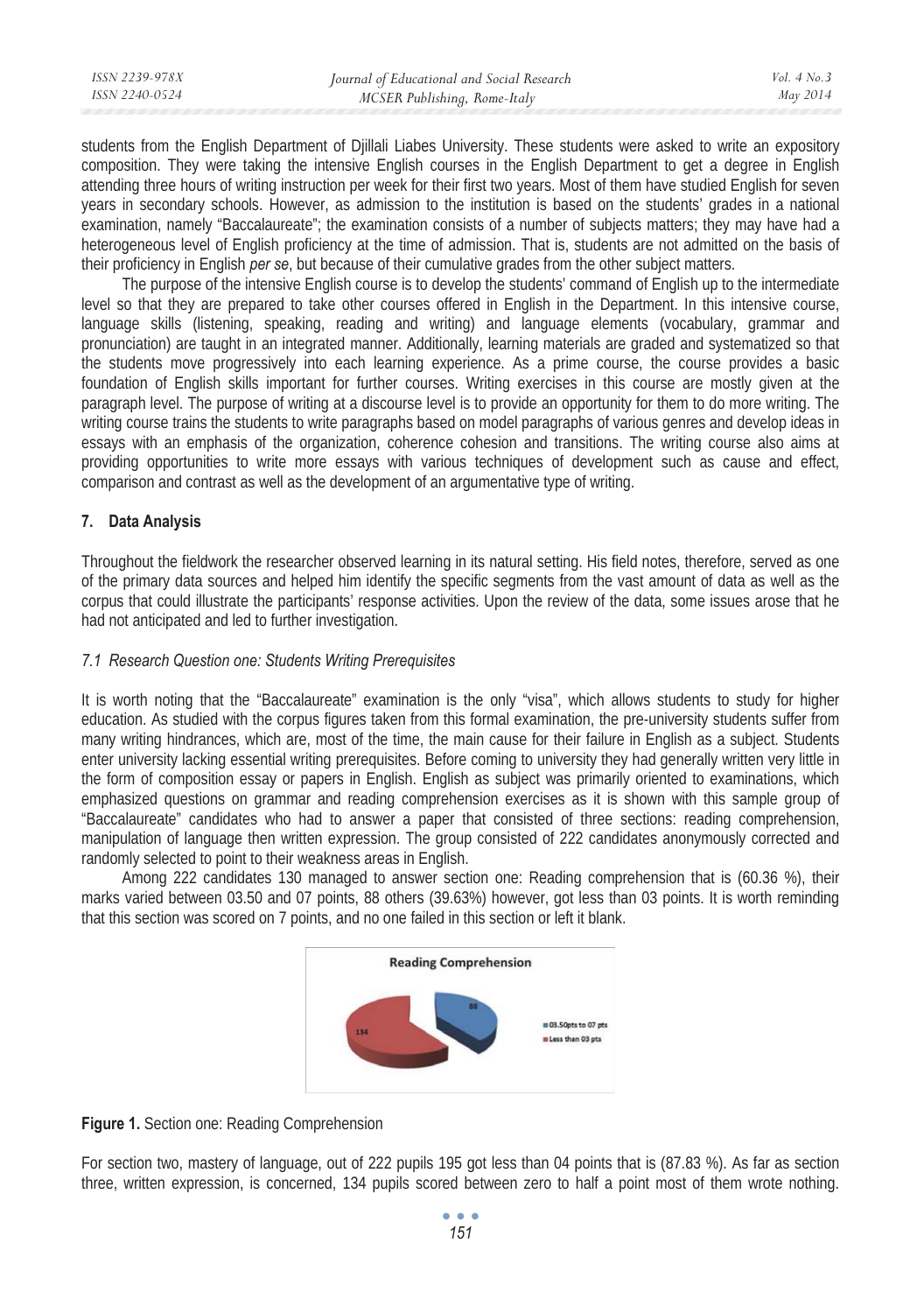Those who got 0.50 point, they only wrote notes provided to be expanded in the guided topic or started but did not finish for one reason or another. 79 candidates got between 01 and 02 points. From the whole number (222) only nine pupils managed to get 02.50 points. A lot of them did not write a single line, and simply abandoned and left the written expression section blank. In sum, of the three sections, written expression represented a noticeable failure, which confirms the weak writing prerequisites of pre-university students.



# **Figure 02.** Section three: Written Expression

The problem associated with writing development at the basic sentence level can be traced to the over reliance on multiple choice questions to educate and test secondary pupils. Multiple choice questions (MCQ) are used as primary educational tools because the main purpose of secondary school education is to prepare the pupils for "Baccalaureate" examination Goodman (1993). This overuse of MCQ hinders the acquisition of spoken and written English communicative skills. These practices do not place adequate emphasis on language learning activities that would be productive in developing communicative skills needed to significantly improve sentence and paragraph development proficiency.

# *7.2 Research Question Two: Writing Difficulties*

The findings of the present study regarding the conceptual, rhetorical and linguistic weaknesses in the students' assignments indicate that academic writing can indeed be difficult for Algerian university students on many different levels.

*"Writing is frequently a difficult skill for any language user, which is to say that writing presents a fairly challenging task* for both native and non-native speakers. For English as a second language, ESL students, it seems fair to say that *writing academic papers is particularly difficult." Kroll (1990: 140)* 

In general, the compositions written by the students participating in the study failed in many ways to satisfy the expectations of the researcher. While there were common problems, not all of the students demonstrated the same weaknesses.

# *7.2.1 Language Proficiency*

Research indicates that when EFL students are writing in the target language they frequently face a triple challenge: they must master the content and concepts in English, write through a language which they may not fully command and within a cultural context that is completely different from their own. They, therefore, face a number of complex simultaneously occurring dynamics. Furthermore, some of the topics that EFL students are required to write are too difficult, for the majority of these students are still struggling with and worried about composing complete sentences. So they are all the time wrestling with a different language and a different way to express ideas and feelings on a paper. When writing in English, they encounter not only the struggles that writers usually face, but also the challenges for working in a language in which they are not proficient. So these students are often afraid to write and are reluctant to write particularly in examinations because they are marked.

Many students abandon topics of interest because they are unable to express themselves in adequate English; others are preoccupied with producing correct English and will write only whatever they are sure in terms of grammar and syntax or they sometimes just copy from whatever sources they have just read that are relevant to their subjects. Due to limited English vocabulary and grammar students are unable to convey their ideas well, thus affecting the quality and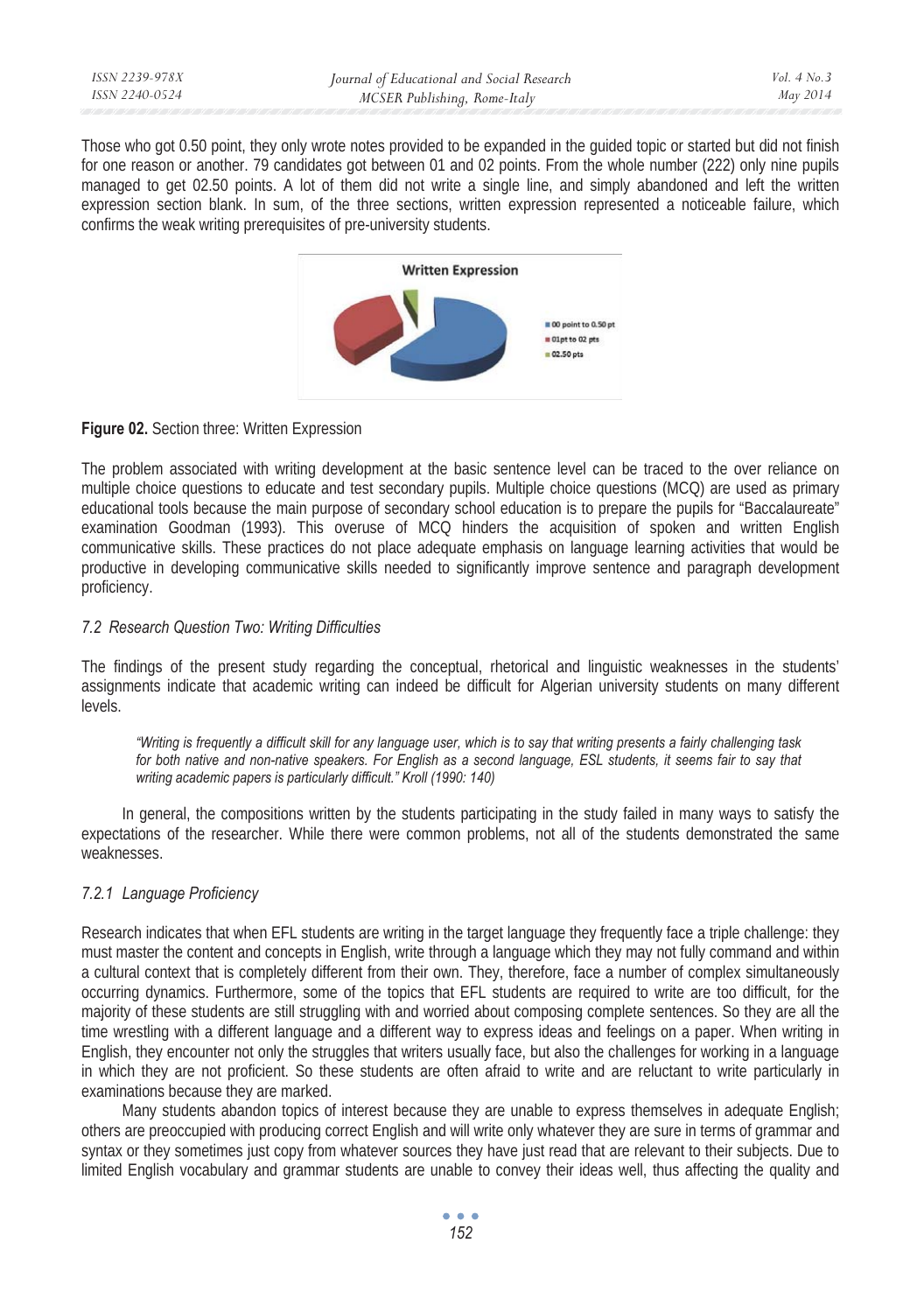content of their writing. Therefore, they are often reluctant and hesitating to share papers in peers writing, because they believe that only teachers can give helpful feedback. While reading and rereading the participants' writings the researcher arrived at the following findings:

# *7.2.2 Vocabulary and Grammar*

Among the many language difficulties the students initially encountered were those related to vocabulary like spelling, word choice and wrong words. They could not spell the words, know their meaning or identify their sound representations; these difficulties were serious when thinking in Arabic or in French and did not know the English term. Students found themselves using a limited number of words again and again. One reason for the limited variety of words could be a difference between English and Arabic. If the students think in Arabic even partially, when writing in English, they tend to use a very limited number of corresponding English words and expressions even if they try to translate; there are not always equivalents from one to another.

Apparently, having a good knowledge of grammar- grammar sessions one hour and half twice a week- does not mean that one can use those structures well. There is a gap between "know what" and "know how". Still a lot of students showed many grammatical errors in their writing; the most frequently reported error category was subject-verb agreement. This error is probably due to the fact in Arabic the present tense of a verb does change with all subjects. In English it does not except for the third person singular. Therefore, adding "S" to obtain HE/SHE or "IT" form appears to be hard to perceive and apply in writing. Students' challenges in vocabulary and grammar might be attributed to their lack of reading and writing practice.

# *7.2.3 Sentence Structure and Paragraph Development*

English has simple, compound and complex sentences and relative pronouns which allow to build many ideas into one sentence. But the students probably were not used to write complicated sentences in L1 or first FL (French) . The shift from habit of writing simple short sentences to writing more complex ones made their writing more challenging.

In fact most of the students were not simply accustomed to using other structures or deliberately avoided using more complicated structures, or they were not very sure about because they feared making errors and being penalized for them. Elaborating more complex sentence was a real hindrance; therefore, there were likely to use more simple sentences instead of one or two compound or complex ones. In other words, composing long sentences was likely to pose risk of making errors and lack of clarity; that what made them looked for refuge in less complicated structures.

Paragraph development was another identified writing weakness of Algerian students. They had difficulty in presenting materials in a logically organized and coherent manner that readers can understand easily. However, the students tended to write around the topic and often leave the readers with the task of interpreting their message in addition to a broad range of material, much of which was not directly related and relevant to the topic of writing.

#### *7.2.4 Connections between Ideas*

In the writing assignments the students were supposed to identify and develop appropriate links between them since the identification of isolated ideas is not highly valued in any academic writing. Linking ideas and making the transition into new frameworks seemed to have proven very difficult for the students participating in the study. They had much greater difficulty with the development of ideas into more complex ones; most of the time they were just listing points and the appropriate connections between them were often missing. The ideas were presented in isolation, and in most cases this lack of connections was apparent. Students' writing responses looked like a series of separate sentences within the paragraph like a shopping list or telegraphic sentences, and on the whole separate paragraphs rather a complete composition style as it was required. However, with these connection errors communication between the writer and the reader was broken and the interaction was faulty.

# *7.2.5 Problems of Transition*

The researcher identified particular problems that the students participating in the study had in making the transition within and between paragraphs in a composition. One of the most important writing problems identified in students' writings was that they did not know what rhetorical pattern to use. In fact, most of the time writing assignments required a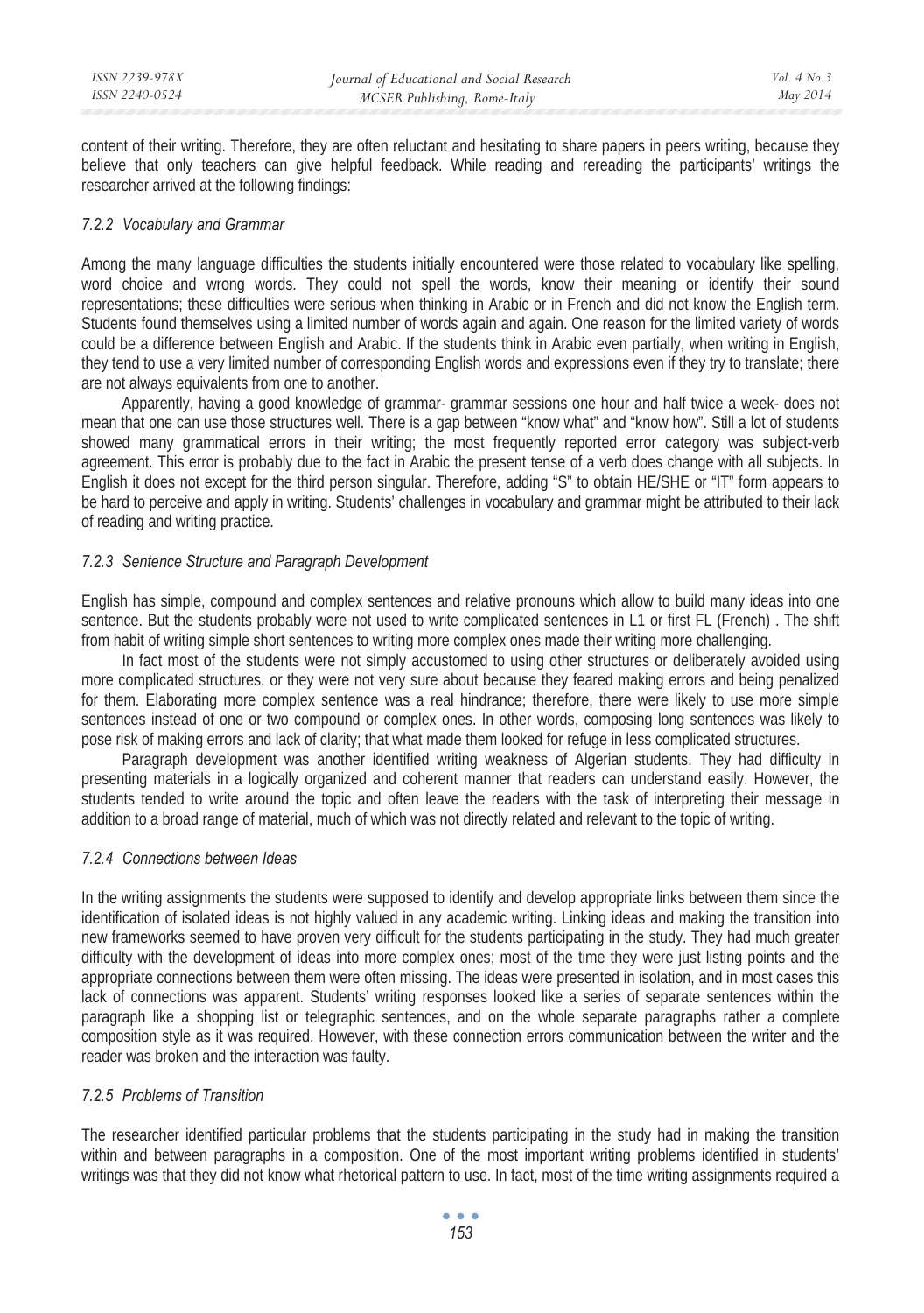combination of more than one pattern. In a topic like delinquency or divorce this might need to combine several patterns depended on the way they were addressed. Thus, we notice that illustration, problem/solution and /or definition and the like are all necessary to address the topic thoroughly. The students' writings revealed that they needed to learn that these writing patterns were not rigid rules to follow, but tools that could help them express themselves. Moreover, the students sometimes presented the writing items like in cause and effect in a form of long lists of causes then results lacking expressions like: (this is due to, because since as , as a result, consequently, thus therefore and the like).

# *7.2.6 Missing Ideas*

Another type of students' writing problem was, and in many cases, important ideas were missing from their writing responses. In some cases the students' answers provided much other information not required or inappropriate to the topic. In other cases their responses consisted of a hundred rather than three hundred words expected. One of the most important causes to that was the students' neglect to brainstorm and outline in pre-writing phase. This is why many relevant information and ideas were omitted, forgotten or even thought of with a difficulty of judging what to include and/or what not to include. In conclusion the students' responses demonstrated that they did not really understand the subject, or the hierarchical importance of ideas was not respected, which made secondary information took priority over primary ones.

# *7.2.7 Style*

Half the of students highlighted more difficulty to produce grammatically correct writing, while the majority found writing with good rhetoric and appropriate style a real challenge that was beyond their reach. Style could be difficult for Algerian students because they were writing in a language, which is different from their native. They did not know the proper sense of how certain vocabulary had to be used appropriately, how the sentence might be organized to achieve the flow of ideas, which was one of the hardest things about writing to make it readable. They sometimes managed to put what they wanted to express on paper mechanically, but it did not flow well. Because these students had little exposure with the target language, writing in good correct English posed a considerable challenge. Moreover, several students were not aware of the written academic style; they used various colloquial expressions in their writing; the most common being contracted forms involving auxiliary verbs such as "wasn't" "didn't" "isn't" and the like.

#### **8. Recommendations**

In the light of the findings, the present investigation presents some suggestions and their pedagogical implications that might cater for university students' difficulties in writing in general and other sub-skills in particular.

#### *8.1 Reading writing relationship*

We believe that erecting the link between reading and writing would better students' writing assignments. (Reid, 1993) concludes that the language skills- reading and writing- are both processes of making meaning that involve similar patterns of thinking and similar linguistic components. Both skills trigger schemata about the language, content and form of the topic. They both lead to the exploration of these schemata in discovering meaning (Leki, 1993). Both readers and writers have some kind of drafts of meaning in their minds as they start to read or write. Zamel (1992) also pointed out that reading and writing are both acts of knowing and competence and enhance one another.

#### *8.2 Showing models*

The integration of the models approach with the process approach can improve the students writing abilities through reading these good writing models. Teachers believe that it is a way to systematically analyze and imitate models commenting on their merits and weaknesses so that students are provided with direction on how to revise and improve their different drafts.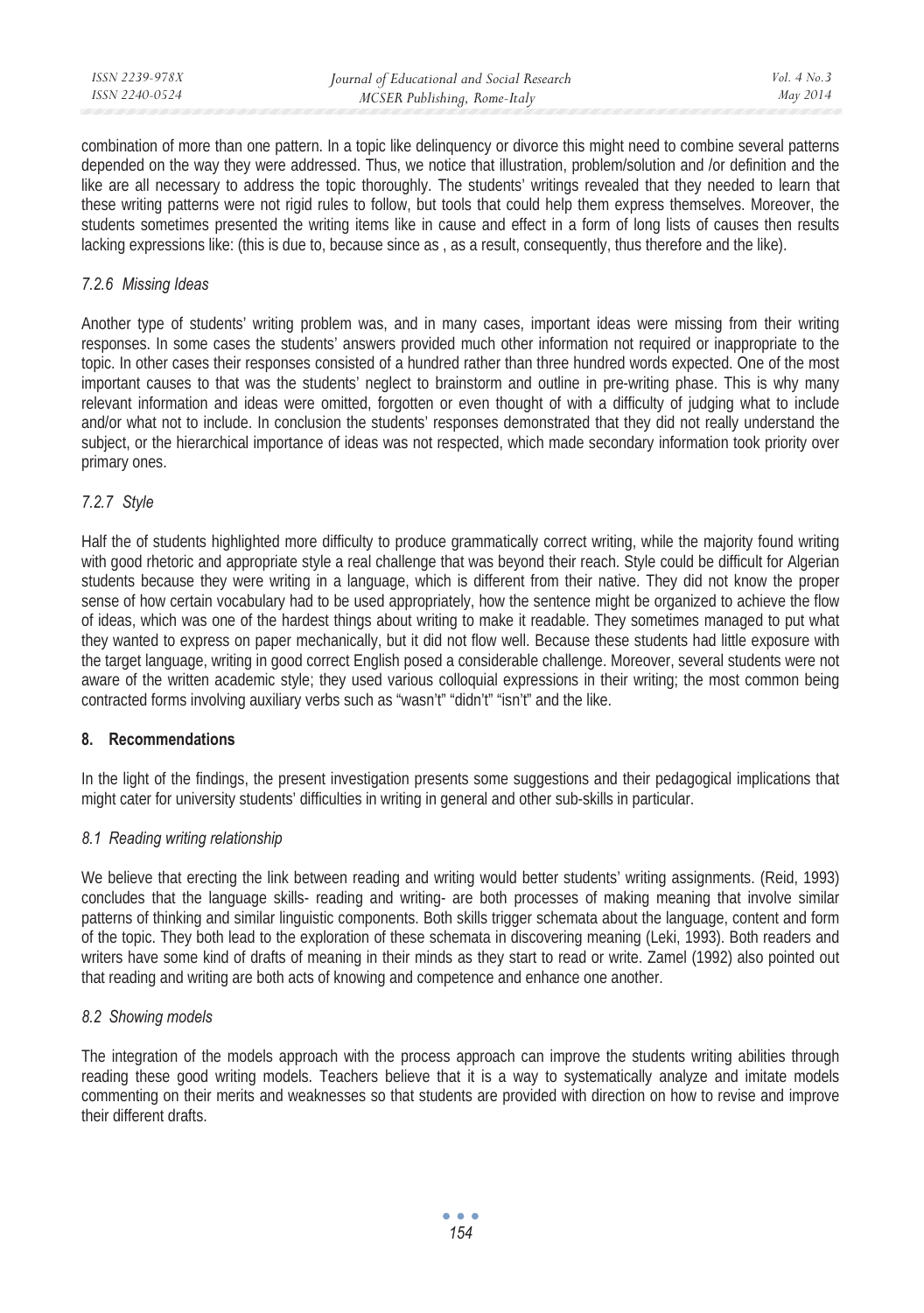#### *8.3 More Time Allotment*

FLL might benefit greatly from simply reducing their course load and progressing more slowly through their degrees. This might allow them to develop their language skills to a higher degree and also to devote more attention to each assignment. Writing, like any exercise, becomes easier and easier when done every day; writers get into a rhythm and find a stride. Kroll (1990) suggested that because non-native speakers have particular difficulty with the code of English, extending the amount of time allotted to write may affect the level of mastery over the different text levels.

#### *8.4 Mini-Lessons*

Mini lessons are defined as a five to ten minutes writing instruction, which focuses on one particular convention Graves (1985). Teachers select when and what is to be covered in the mini lesson based on their impressions of what the class needs as well as the needs of certain students. At times, whole class lessons are needed and at other times students who require a more focused instruction receive the lesson. Possible mini-lessons to be covered during a writer's workshop may include certain punctuation marks like the use of the comma, outlining paragraphs, organization, capital letters and the like.

#### *8.5 Conferencing in Writing*

Adequate time for conferencing in the writing workshop is essential for student writing development. Graves (1985) emphasizes that the main purpose of a conference is to encourage student to show what they know and to gain a clearer picture of where their writing is headed. In writing conference, two advantages are identified: (1) the student controls the direction of the learning and (2) the focus is on the student's writing skills. It also enables students to take control and responsibility for their learning. The teachers become more aware of the strengths and weaknesses of individual students and the progress of each student. They believe that conferencing is the means of truly individualizing learning. Graves (1983) states that conferences stimulate learners for they do the work, solve problems, answer questions or discover new information. Conferencing also allows teachers to gain more information about the subject and acquire perspectives on what will help the student.

#### **9. Conclusion**

From the study tools, the researcher understood that the EFL students' level of writing is unsatisfactory and their language proficiency is rather weak and it needs to be improved to overcome all the other writing sub-skills from the sentence structure to the transitional devices. The students' lack of motivation, interest and reading practice might be among the most important causes to their writing weaknesses in addition to the very limited time instruction. Therefore, something might be done in pre-university education. More importantly, writing with clarity of meaning was probably challenging than written style. In fact misuse of words, no-idiomatic expressions, inappropriate placement of sentence elements, wrong connectives to express relationship and incoherent ideas made their sentences unclear.

Improving students' written performance requires both time and work. It is, then, the role of the teacher to enhance and emphasize its communicative functions. He needs to teach the various sub-skills and deal with its different types: controlled, guided and free. Further, the students' writing process could not end at the teacher's scores and comments, but special correction sessions have to be devoted to discuss and remedy their writing weak areas, and consider their writing needs, styles and strategies. They also have to frame the teaching practices according to the quests of learnercentred education and collaborative teaching/learning, where they act as facilitators and organizers of writing experiences and enable students to develop effective strategies. Thus, more research into the writing ability of these students is needed to identify means of developing the skills needed to effectively produce English writings of adequate quality.

#### **References**

Arndt, V., White, R. (1991). Process Writing. Longman Handbooks for Language Teachers. Longman, UK: Longman Limited.

Babin, Edith & Harrison Kimberly. (1999). Contemporary Composition Studies: A Guide to Theorists and Terms. Westport: Greenwood Press.

Bachman, L. F. (I995). Fundamental Consideration in Language Testing, New York: O.U.P.